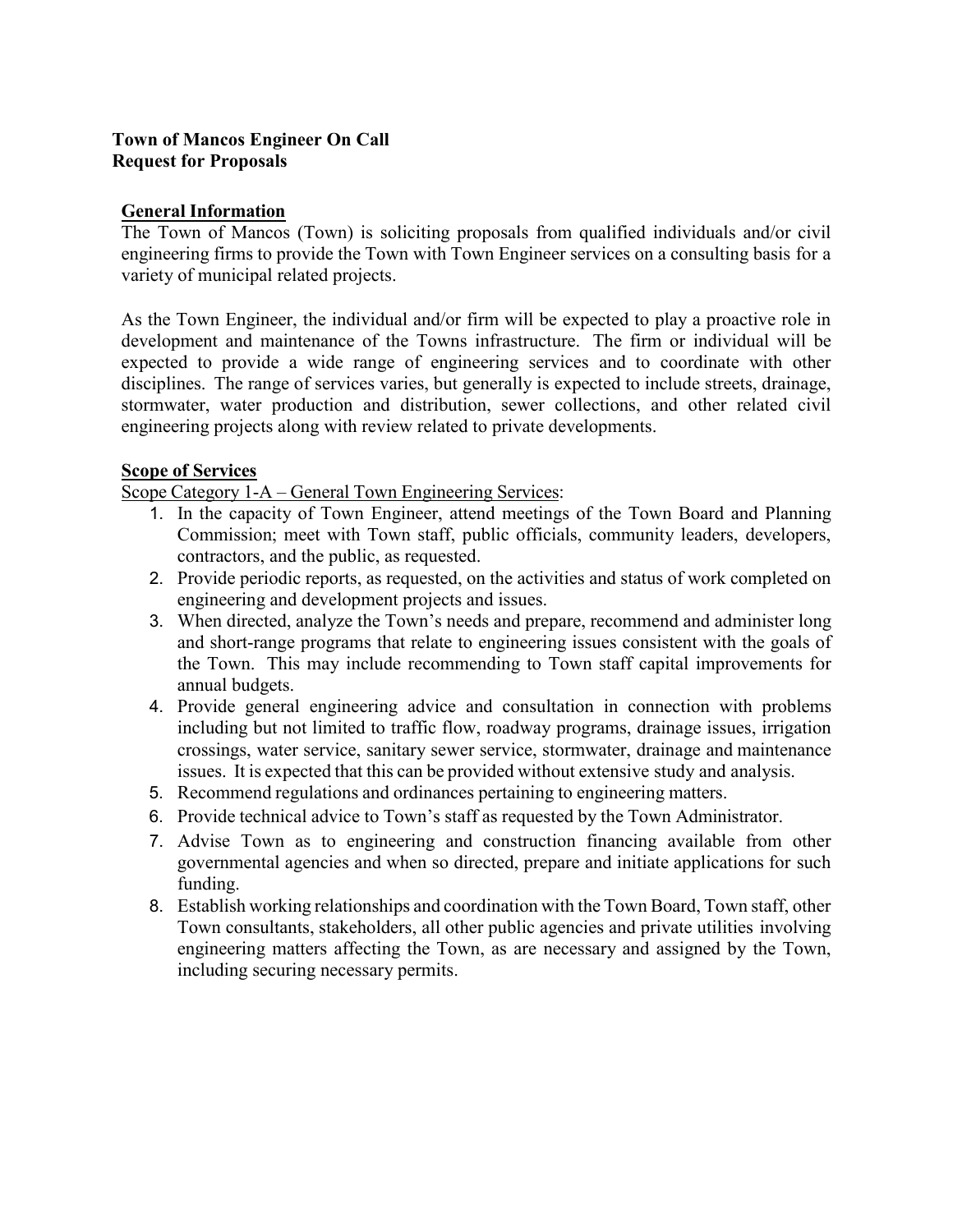Scope Category 1-B – Development Review and Construction Observation:

- 1. Review proposed development within the Town as well as proposed annexation requests and make recommendations on engineering matters.
- 2. Review all engineering drawings and plats for improvements and facilities under the jurisdiction of the Town and prepared by private developers relating to the development of public and private improvements, and make recommendations on engineering matters.
- 3. Establish and/or review cost estimates of improvements and recommend amounts of letters of credit, as appropriate, and coordinate with the Town's administrative staff on posting of such securities and the payment of other development fees within the proper time sequence of such development review.
- 4. Provide field inspections and observations, including review of the results of any necessary testing coordination during construction of such improvements by private developers and at the proper time, prepare punch lists of items to be completed, recommend notices of completion and acceptance of work.
- 5. Provide such necessary and related functions as are the normal practice of the Town in the engineering review of private developments.
- 6. Provide engineering advice as it relates to planning, subdivision, zoning and other related matters.

Scope Category 1-C – Special Projects:

- 1. As requested by the Town Administrator or their representative, prepare engineering and surveying studies, reports, analyses, plans, drawings, estimates, specifications, standards, or other documents on individual projects.
- 2. As requested by the Town Administrator or their representative, provide construction administration, surveying, staking and field observation services on special projects.
- 3. Special projects may include but are not limited to design, bidding administration, inspection services and construction administration of water and sewer facilities, roadways, drainage facilities, parks maintenance programs, Town buildings or any other facilities owned by or under the jurisdiction of the Town.
- 4. Town may from time to time have the need for other services not specifically listed above for which the Engineer has the necessary experience and capabilities. The Town Administrator or their representative may authorize the Engineer to perform such selected services on an as needed basis.

# **Proposal Requirements**

# Experience and Qualifications:

Provide the experience and qualifications of your firm, including key staff, that will provide professional engineering services to the Town.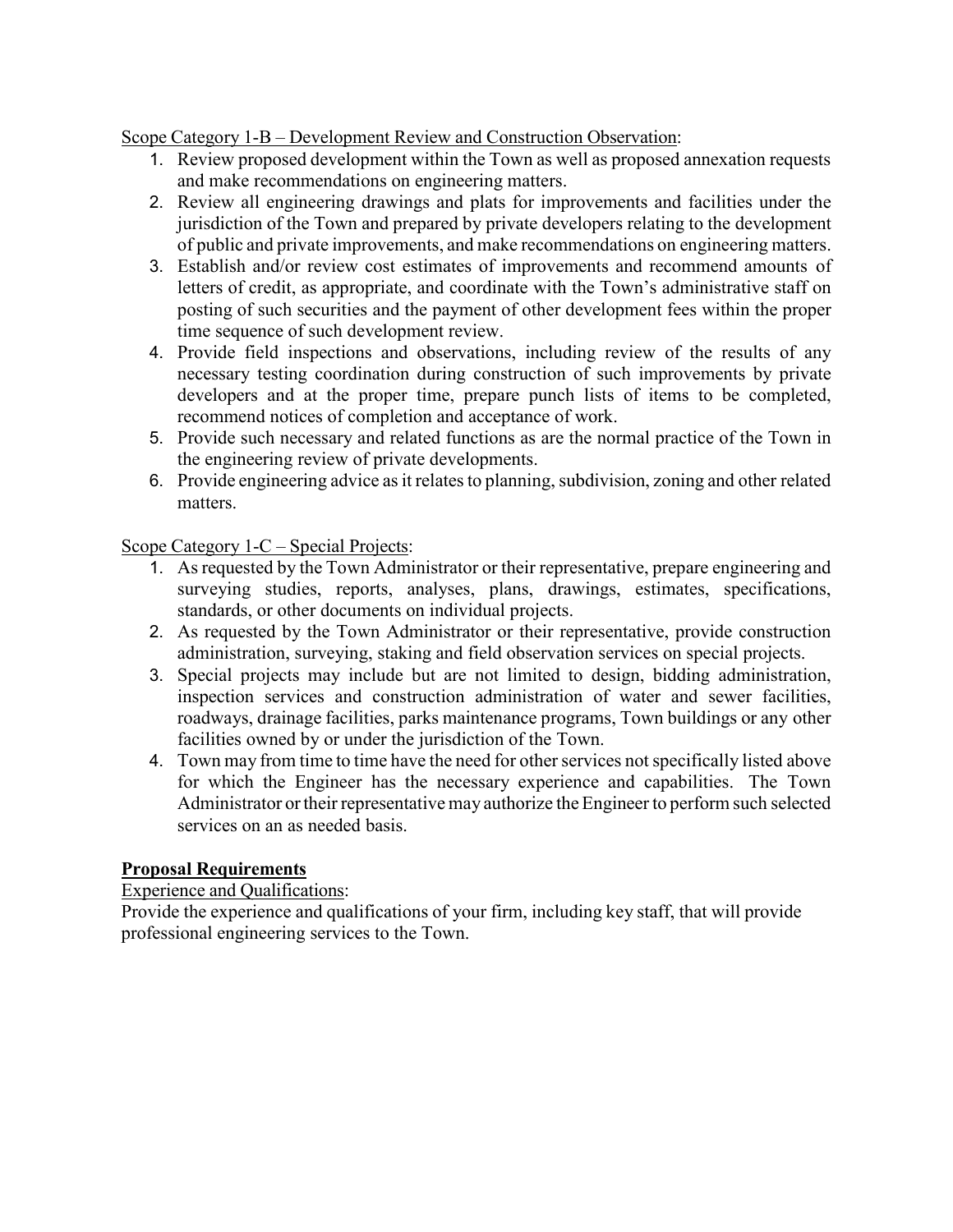# **General Conditions**

Confirm that your firm meets the following insurance requirements. Certificates of insurance will be required at the time of contract signing following selection to serve as the Town Engineer.

- $\triangleright$  Worker's Compensation Meet the minimum requirements of Colorado's Labor & Employment criteria for workers compensation insurance.
- $\triangleright$  General Liability Maintain general business liability insurance in the amounts of \$1,000,000 per occurrence; \$2,000,000 aggregate.
- $\triangleright$  Automobile Liability Maintain automobile liability insurance in the amounts of \$1,000,000 per occurrence; \$2,000,000 aggregate.
- $\triangleright$  Professional Liability Maintain professional errors and omissions liability insurance in the amounts of \$1,000,000 per occurrence; \$2,000,000 aggregate

# Firm Details:

Provide the following firm details:

- 1. Firm Name:
- 2. Year Established:
- 3. Former Firm Names, if any:
- 4. Home Office Business Address and Telephone Number:
- 5. Branch Offices, if any:
- 6. Associates and Principals:
- 7. Total Personnel of the Firm:
- 8. Key Personnel to be involved in the provision of these services:
- 9. Outside Associates and Consultants:
- 10. Is it anticipated that your firm will subcontract any services when working on specific projects?
- 11. Describe the types of projects in which your firm has specialized. Include an example of a project which typifies the product of the firm.
- 12. Based on your understanding of the proposed scope of services, please attach a list of representative municipal projects or engineering services in which your firm has been involved with, given the types of engineering services identified in this RFQ.
- 13. Discuss how your firm will respond quickly to Town needs including will you maintain close effective communications with Town staff.
- 14. Provide a discussion of your firm's familiarity with typical problems which might arise with the provision of engineering services in the manner described in the RFQ.
- 15. Document your firm's ability to provide a high quality service on schedule and within budget. Discuss the control systems you will utilize to effectively manage projects.
- 16. Provide a list of Municipal, State and Federal references which can be contacted.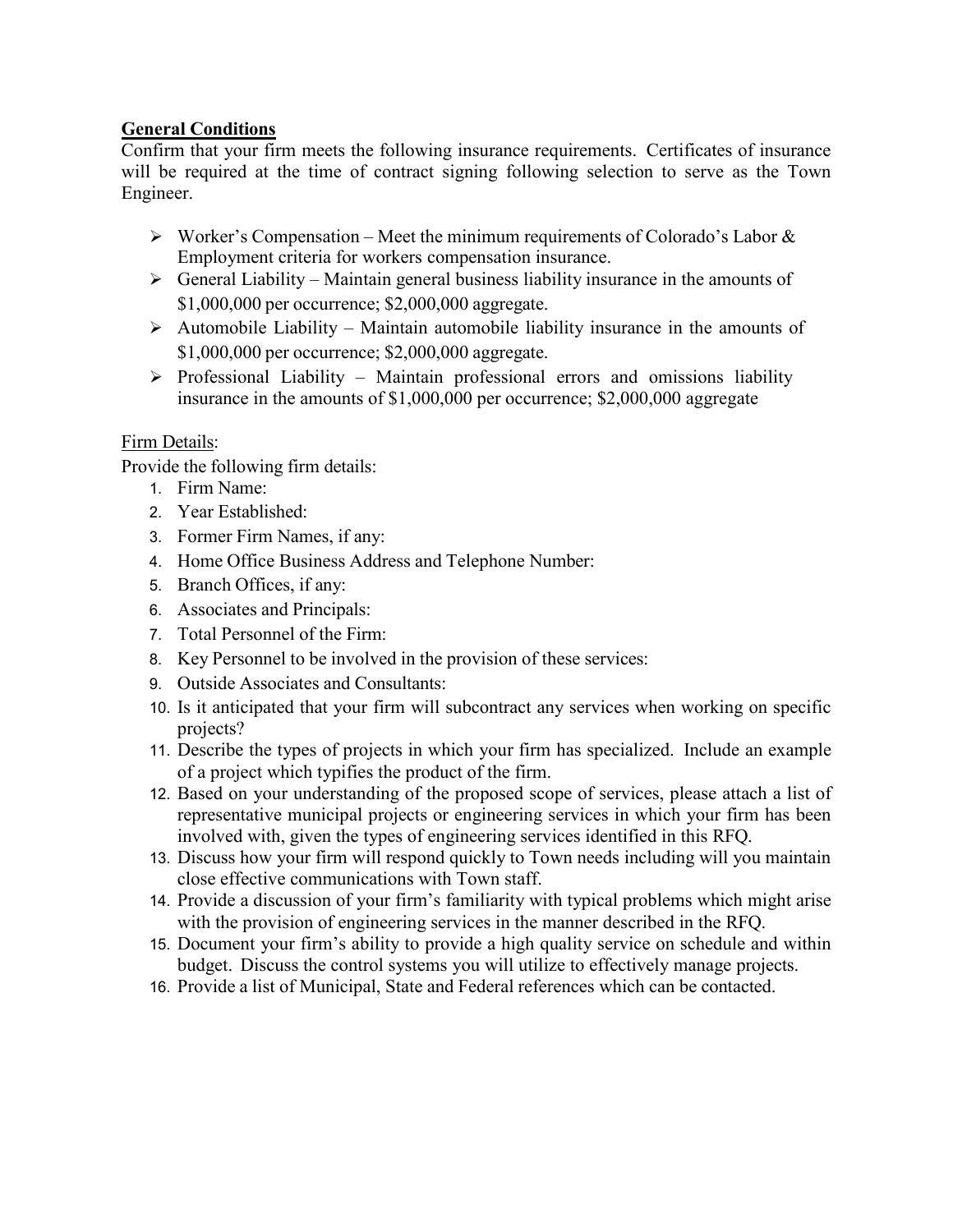- 17. Provide a list of clients served by your firm (currently and previously) that would, or may, be a conflict of interest in performing Town Engineering services for Mancos.
- 18. Please indicate if you are aware of any personal or organizational conflicts of interests. Provide an explanation of your firm's (or any sub-consultants that your firm is using in the provision of these services) involvement in ongoing or pending litigation, claims, suits against the Town of Mancos, if any.
- 19. Provide any additional information which you feel may be pertinent to the provision of these services, but not specifically required elsewhere in the RFQ.

# Fees:

Provide a proposed compensation schedule including proposed hourly rate structure for your firm.

# **Selection Process and Criteria**

The Town intends to retain the engineering services of the individual or firm evaluated to be the best qualified to perform the work for the Town, including factors such as qualifications, cost, experience, and others. The Town shall screen all proposals and the top candidates may be selected for interviews. Proposals will be screened by a minimum of three senior staff members. Staff will determine the individuals and/or firms selected for interview. The interviews will be scheduled promptly.

In reviewing the proposals, the Town will carefully weigh the following:

- The approach to and understanding of the Scope of Work.
- Experience with similar contracts and clients.
- The experience and qualifications of the proposed staff in providing similar services.
- The demonstrated ability to deliver work on time and within budget.
- The extent of involvement by key personnel.
- The extent to which previous clients have found the firm's services acceptable.
- Previous Town experience with the proposing firm, if any.
- Communication and presentation skills.
- Cost of Services.
- Other qualifications/criteria as deemed appropriate.

The Town will require the individual or engineering firm selected to maintain general liability, automobile, workers' compensations, and errors and omissions insurance. The selected firm or individual will also be required to maintain a Town business license. The contract will contain provisions requiring the selected firm to indemnify the Town and provide that the Town Engineer is an independent contractor serving at the will of the Town. Other required provisions will include the Town Board's right to terminate the agreement, at its sole discretion, upon the provision of notice.

The recommendation for Town Engineer services will be presented to the Town Board for consideration at the earliest available Board meeting, at which time the Town Board will consider appointment of the Town Engineer and approval of the contract.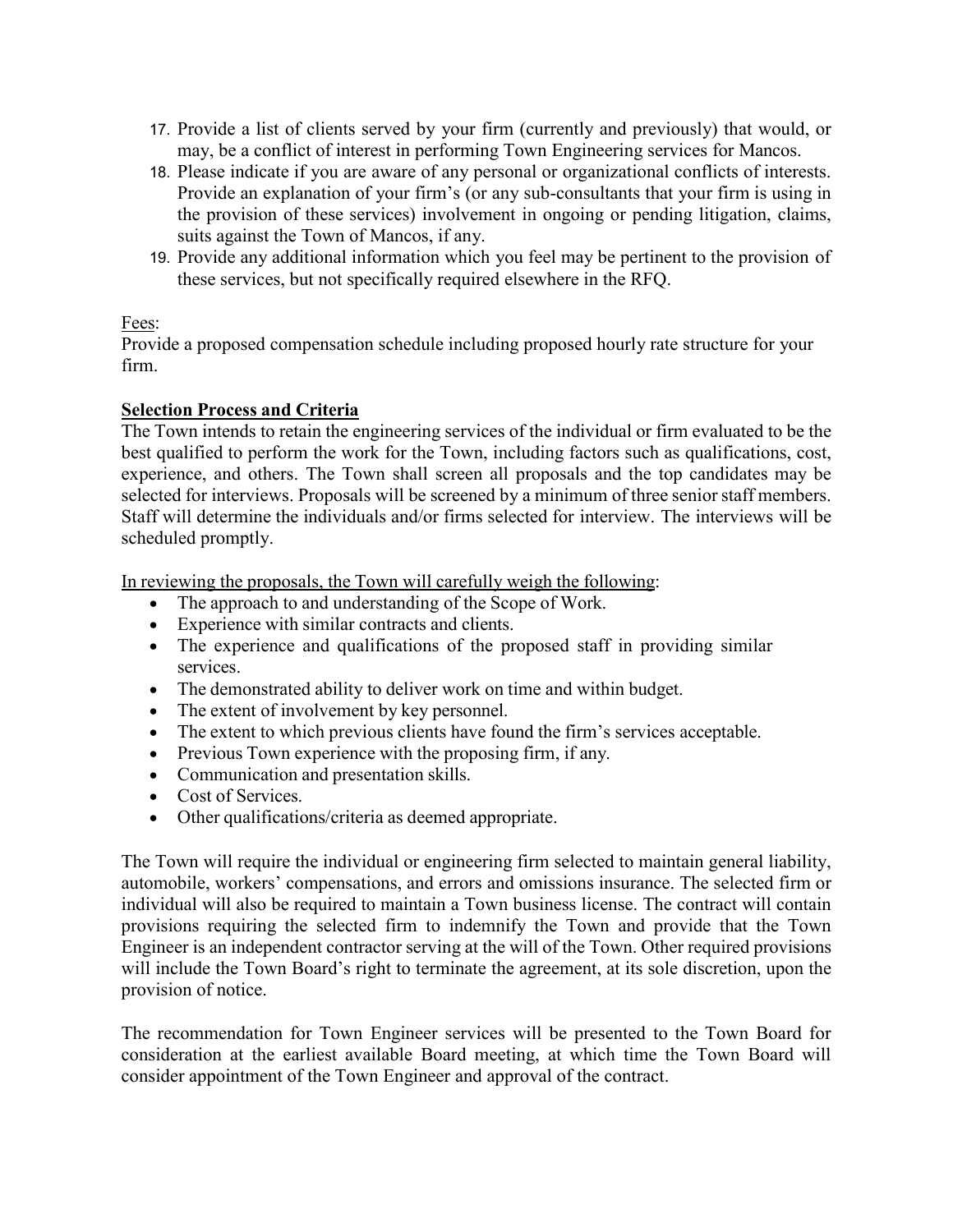The Town reserves the right to withdraw this RFP at any time without prior notice and to reject any and all proposals without cause or reason. All responses shall become property of the Town and will be retained or disposed of accordingly. The Town shall not be liable for any precontractual expenses incurred by any contractor. Any award of contract will be subject to successful negotiation between the contractor and Town, during the course of which both parties may amend terms and services as deemed appropriate to come to agreement. Any award of contract for services shall be made to the individual or firm best qualified and responsive as may be determined in the sole discretion of the Town.

## **Submittal**

Proposals must be received on or before **12:00 pm July 7, 2022**. Entities must allow sufficient delivery time to ensure receipt of the materials by the time and date specified.

Proposals are to be addressed to: Town of Mancos, c/o Proposal for Engineering Services, 117 N. Main St., PO Box 487, Mancos, CO 81328 or via email to [halvarez@mancoscolorado.com.](mailto:halvarez@mancoscolorado.com)

Three  $(3)$  copies of the proposal must be submitted. A duly authorized official(s) of the firm(s) must sign the proposal's cover letter. Consortium, joint ventures, or teams submitting proposals, although permitted, will not be considered responsive unless it is established that all contractual responsibility rests solely with one contractor or legal entity which is not a subsidiary or affiliate with limited resources. Each submittal shall indicate the entity responsible for execution on behalf of the team. Firms or teams will be evaluated, among other things, as to relevant experience, ability to begin and complete the work and feedback from references. Please include the following:

- 1. Name and address of the firm responsible for execution of this agreement.
- 2. Statement of qualifications for all team members.
- 3. List of current projects and examples of similar projects completed in the last three years.

### **Clarification**

The Town of Mancos reserves the right to obtain clarification of any point in the firm's RFP or to obtain additional information necessary to evaluate a particular RFP. Failure of the firm to respond to such a request for additional information or clarification may result in rejection of the firm's RFP.

### **Ownership of Materials**

All materials submitted regarding this RFP become the property of the Town and will only be returned at the option of the Town. Information submitted is subject to the Colorado Open Records Act.

### **Incurring Cost**

The Town is not liable for any cost incurred by entities prior to executing a contract.

### **Award of Contract**